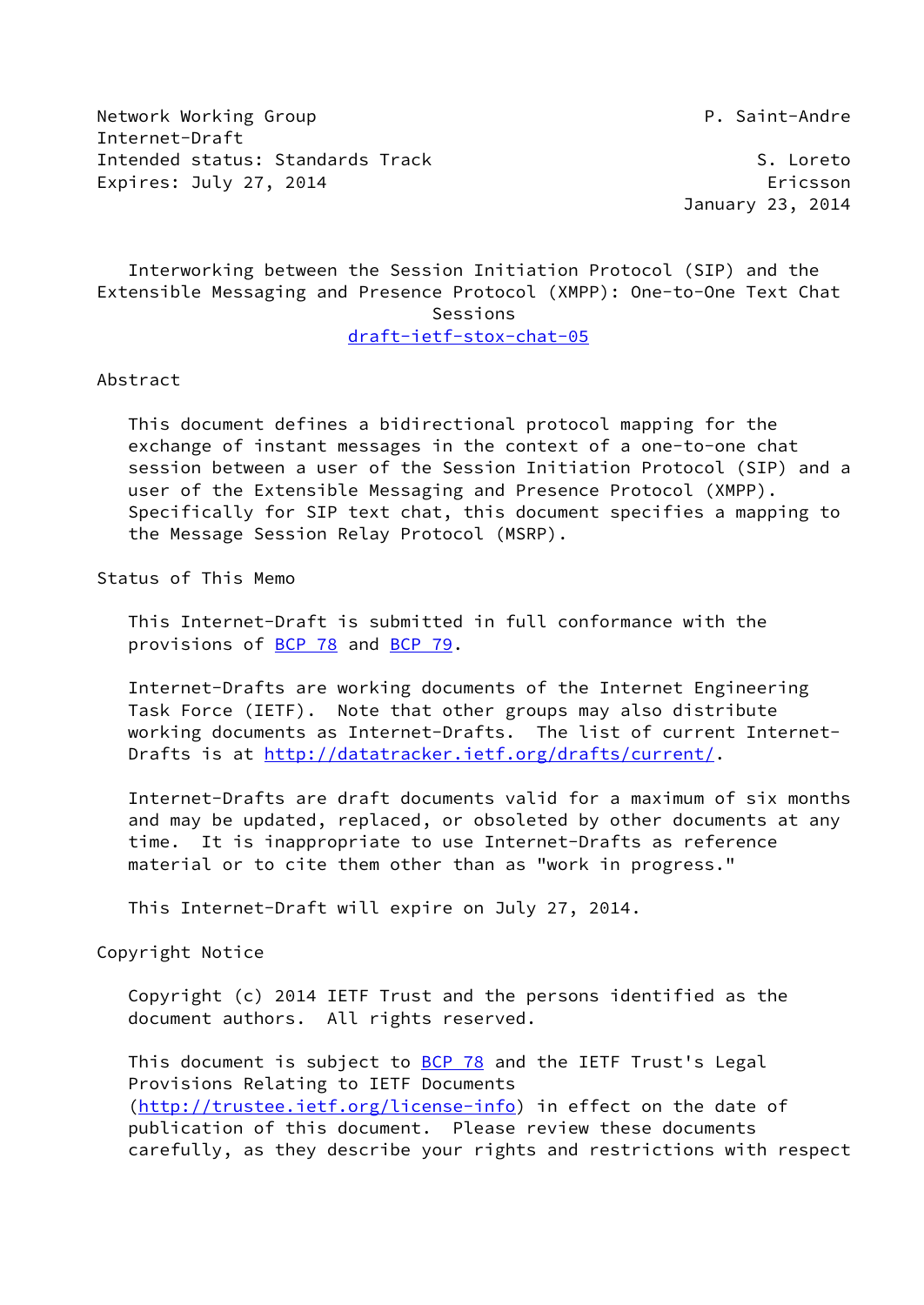<span id="page-1-1"></span>

| Internet-Draft |  | SIP-XMPP Interworking: Chat |  | January 2014 |  |
|----------------|--|-----------------------------|--|--------------|--|
|----------------|--|-----------------------------|--|--------------|--|

 to this document. Code Components extracted from this document must include Simplified BSD License text as described in Section 4.e of the Trust Legal Provisions and are provided without warranty as described in the Simplified BSD License.

Table of Contents

| 4. |                                           |  |  |  |  |  |  |  |  |  |  |  |  |
|----|-------------------------------------------|--|--|--|--|--|--|--|--|--|--|--|--|
|    |                                           |  |  |  |  |  |  |  |  |  |  |  |  |
|    |                                           |  |  |  |  |  |  |  |  |  |  |  |  |
|    | 7. Internationalization Considerations 14 |  |  |  |  |  |  |  |  |  |  |  |  |
|    |                                           |  |  |  |  |  |  |  |  |  |  |  |  |
|    |                                           |  |  |  |  |  |  |  |  |  |  |  |  |
|    |                                           |  |  |  |  |  |  |  |  |  |  |  |  |
|    | Appendix A. Acknowledgements 16           |  |  |  |  |  |  |  |  |  |  |  |  |
|    |                                           |  |  |  |  |  |  |  |  |  |  |  |  |
|    |                                           |  |  |  |  |  |  |  |  |  |  |  |  |

## <span id="page-1-0"></span>[1](#page-1-0). Introduction

Both the Session Initiation Protocol (SIP) [[RFC3261\]](https://datatracker.ietf.org/doc/pdf/rfc3261) and the Extensible Messaging and Presence Protocol (XMPP) [[RFC6120](https://datatracker.ietf.org/doc/pdf/rfc6120)] can be used for the purpose of one-to-one text chat over the Internet. To ensure interworking between these technologies, it is important to define bidirectional protocol mappings.

 The architectural assumptions underlying such protocol mappings are provided in [\[I-D.ietf-stox-core\]](#page-16-2), including mapping of addresses and error conditions. This document specifies mappings for one-to-one text chat sessions (sometimes called "session-mode" messaging); in particular, this document specifies mappings between XMPP messages of type "chat" and the Message Session Relay Protocol (MSRP) [[RFC4975](https://datatracker.ietf.org/doc/pdf/rfc4975)], which is commonly used in SIP-based systems for chat functionality (although note that MSRP is not conjoined to SIP, and can be used by non-SIP technologies). Mappings for single instant messages and groupchat are provided in separate documents.

 The approach taken here is to directly map syntax and semantics from one protocol to another. The mapping described herein depends on the protocols defined in the following specifications: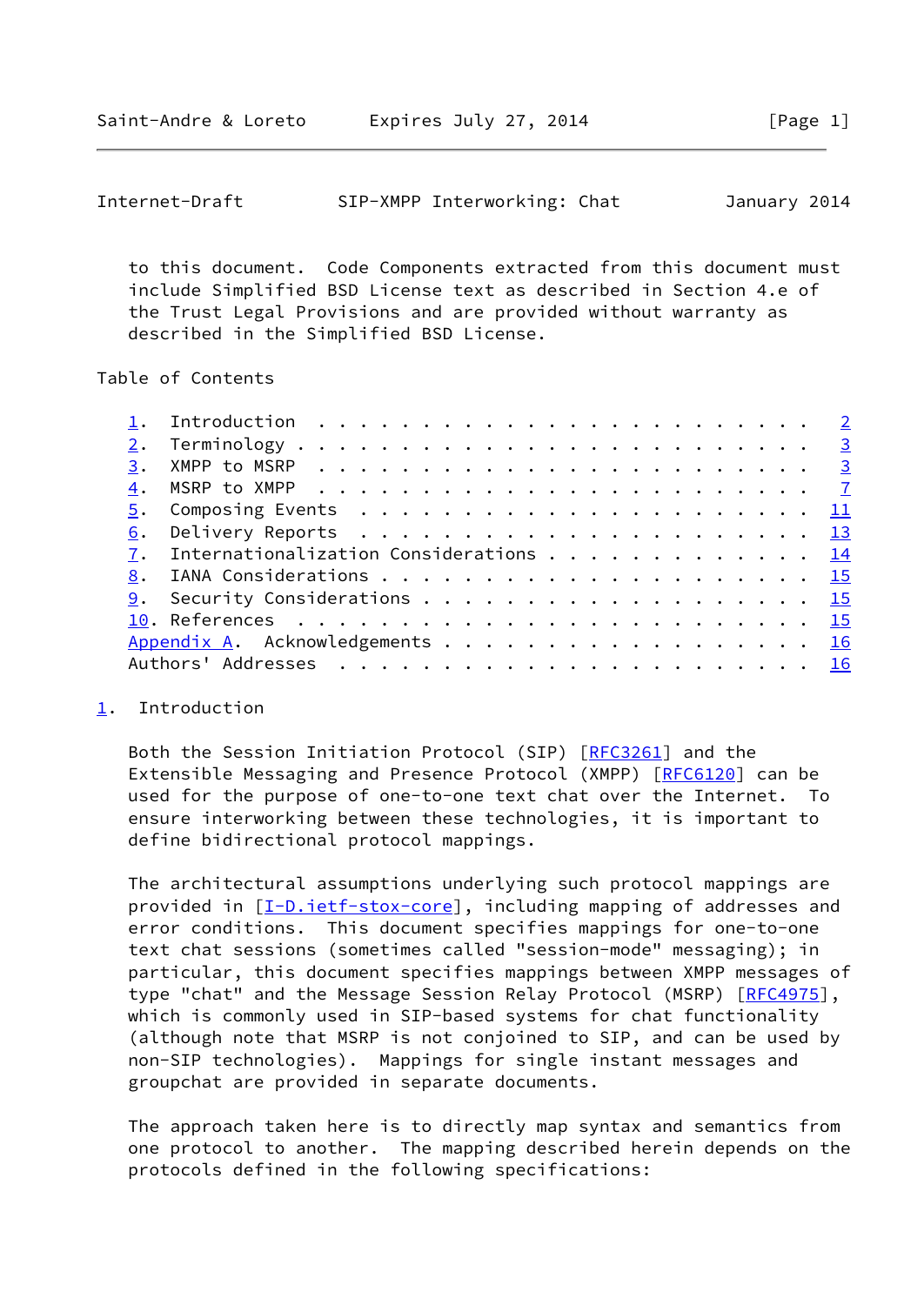- o XMPP chat sessions using message stanzas of type "chat" are specified in [\[RFC6121](https://datatracker.ietf.org/doc/pdf/rfc6121)].
- o MSRP chat sessions using the SIP INVITE and SEND request types are specified in [\[RFC4975](https://datatracker.ietf.org/doc/pdf/rfc4975)].

<span id="page-2-1"></span>

| Saint-Andre & Loreto | Expires July 27, 2014 | [Page 2] |
|----------------------|-----------------------|----------|
|                      |                       |          |

 In SIP-based systems that use MSRP, a chat session is formally negotiated just as any other session type is using SIP. By contrast, a one-to-one chat "session" in XMPP is an informal construct and is not formally negotiated: a user simply sends a message of type "chat" to a contact, the contact then replies to the message, and the sum total of such messages exchanged during a defined period of time is considered to be a chat session (ideally tied together using an XMPP <thread/> element as described in Section [5.1 of \[RFC6121\]](https://datatracker.ietf.org/doc/pdf/rfc6121#section-5.1)). To overcome the disparity between these approaches, a gateway that wishes to map between SIP/MSRP and XMPP for one-to-one chat sessions needs to maintain some additional state, as described below.

<span id="page-2-0"></span>[2](#page-2-0). Terminology

 The key words "MUST", "MUST NOT", "REQUIRED", "SHALL", "SHALL NOT", "SHOULD", "SHOULD NOT", "RECOMMENDED", "NOT RECOMMENDED", "MAY", and "OPTIONAL" in this document are to be interpreted as described in [\[RFC2119](https://datatracker.ietf.org/doc/pdf/rfc2119)].

<span id="page-2-2"></span>[3](#page-2-2). XMPP to MSRP

 In XMPP, the "informal session" approach is to simply send someone a <message/> of type "chat" without starting any session negotiation ahead of time (as described in  $[REG121]$ ). The XMPP "informal session" approach maps very well into a SIP MESSAGE request, as described in [\[I-D.ietf-stox-core\]](#page-16-2). However, the XMPP informal session approach can also be mapped to MSRP if the XMPP-to-SIP gateway maintains additional state.

The order of events is as follows.

| XMPP User |                          | GW                    | SIP User |
|-----------|--------------------------|-----------------------|----------|
|           |                          |                       |          |
|           | (F1) (XMPP) Chat message |                       |          |
|           |                          |                       |          |
|           |                          | (SIP) INVITE<br>( F2) |          |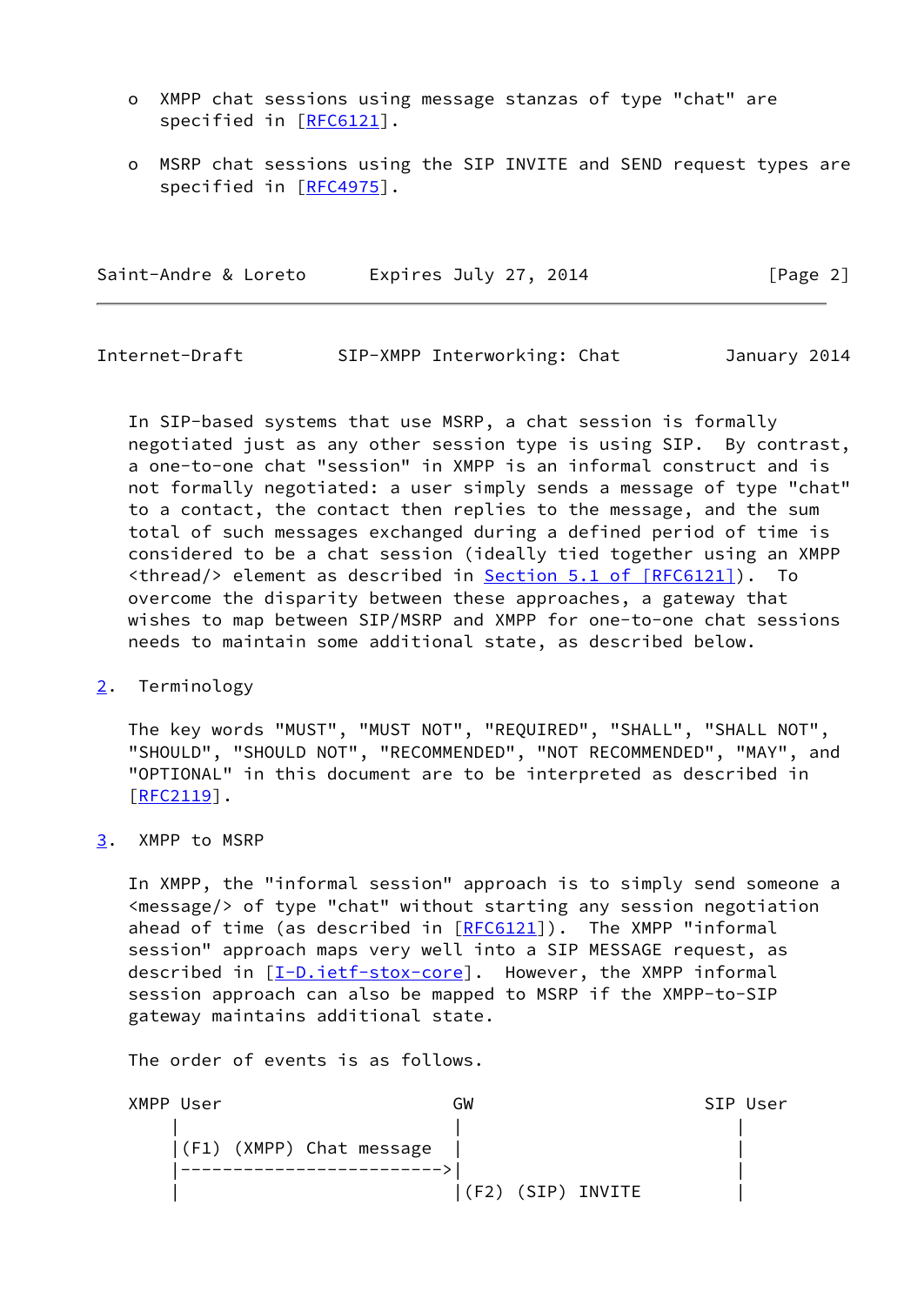

Saint-Andre & Loreto Expires July 27, 2014 [Page 3]

Internet-Draft SIP-XMPP Interworking: Chat January 2014

 . . . . . . . . . | | | | |(F8) (SIP) BYE | | |<-------------------------| | |(F9) (SIP) 200 OK | | |------------------------->| | | |

 The mapping of XMPP syntax to SIP syntax SHOULD be as shown in the following table. (Mappings for several aspects not mentioned here are specified in  $[I-D.iett-stox-im]$ .)

Table 1: Message syntax mapping from XMPP to SIP

 +-----------------------------+--------------------------+ | XMPP Element or Attribute | SIP Header or Contents | +-----------------------------+--------------------------+ | <thread/> | Call-ID | | id | transaction identifier | +-----------------------------+--------------------------+

First the XMPP user would generate an XMPP chat message.

Example 1: Juliet sends XMPP message (F1)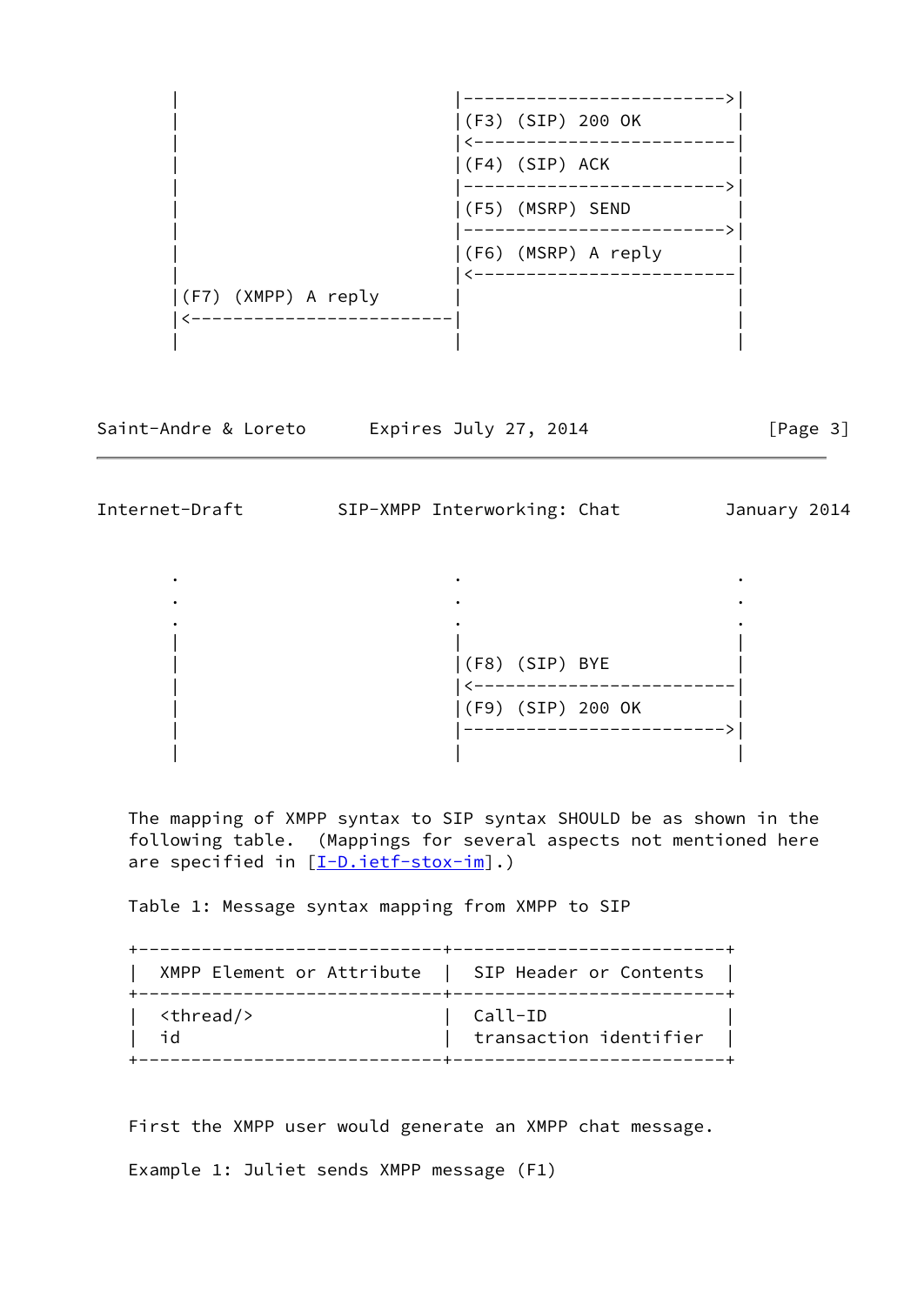```
 | <message from='juliet@example.com/balcony'
           | to='romeo@example.net'
           | id='a786hjs2'
           | type='chat'>
   | <thread>29377446-0CBB-4296-8958-590D79094C50</thread>
   | <body>Art thou not Romeo, and a Montague?</body>
 | </message>
```
 Upon receiving such a message stanza, the XMPP server needs to determine the identity of the domainpart in the 'to' address, which it does by following the procedures explained in Section 5 of [\[I-D.ietf-stox-core\]](#page-16-2). Here we assume that the XMPP server has determined the domain is serviced by an MSRP server, that it contains or has available to it an XMPP-to-SIP gateway or connection manager (which enables it to speak natively to MSRP servers), and that it hands off the message stanza to the XMPP-SIP gateway.

| Saint-Andre & Loreto | Expires July 27, 2014 | [Page 4] |
|----------------------|-----------------------|----------|
|----------------------|-----------------------|----------|

|

Internet-Draft SIP-XMPP Interworking: Chat January 2014

 The XMPP-to-SIP gateway at the XMPP server would then initiate an MSRP session with Romeo on Juliet's behalf (since there is no reliable way for the gateway to determine if Romeo's client supports MSRP, it simply needs to guess).

Example 2: Gateway starts SIP session on behalf of Juliet (F2)

 | INVITE sip:romeo@example.net SIP/2.0 | To: <sip:romeo@example.net> | From: <sip:juliet@example.com> | Contact: <sip:juliet@example.com>;gr=balcony | Subject: Open chat with Juliet? | Call-ID: 29377446-0CBB-4296-8958-590D79094C50 | Content-Type: application/sdp | c=IN IP4 x2s.example.com

 | m=message 7654 TCP/MSRP \* | a=accept-types:text/plain | a=path:msrp://x2s.example.com:7654/jshA7weztas;tcp

Here we assume that Romeo accepts the MSRP session request.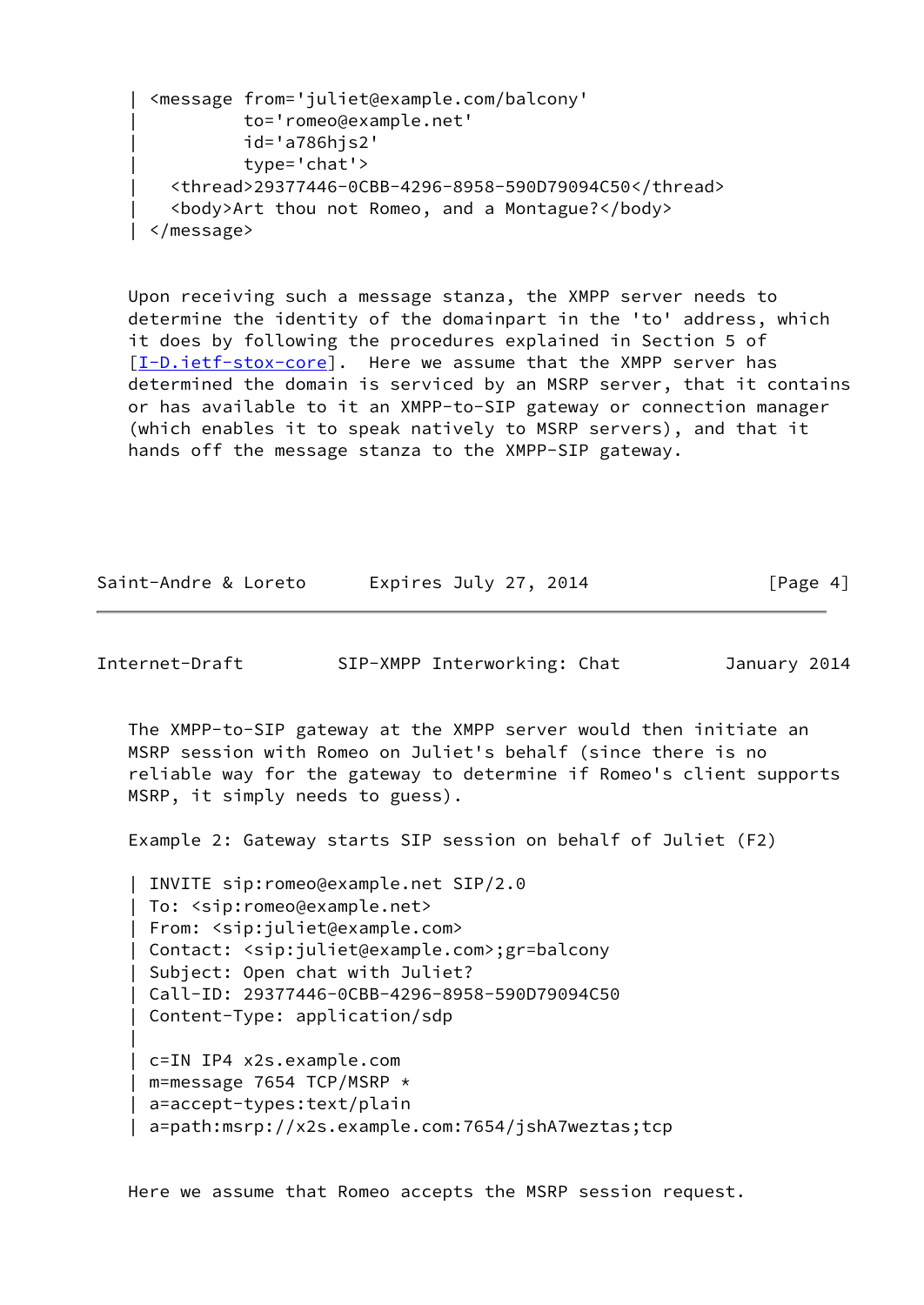```
 Example 3: Romeo accepts session request (F3)
    | SIP/2.0 200 OK
    | To: <sip:juliet@example.com>
    | From: <sip:romeo@example.net>
    | Contact: <sip:romeo@example.net>;gr=orchard
    | Call-ID: 29377446-0CBB-4296-8958-590D79094C50
    | Content-Type: application/sdp
 |
    | c=IN IP4 s2x.example.net
    | m=message 12763 TCP/MSRP *
    | a=accept-types:text/plain
    | a=path:msrp://s2x.example.net:12763/kjhd37s2s20w2a;tcp
```
 The XMPP-to-SIP gateway then acknowledges the session acceptance on behalf of Juliet.

| Internet-Draft | SIP-XMPP Interworking: Chat                                                                                                                                                                                                                                                                                                                                                           | January 2014 |
|----------------|---------------------------------------------------------------------------------------------------------------------------------------------------------------------------------------------------------------------------------------------------------------------------------------------------------------------------------------------------------------------------------------|--------------|
|                | Example 4: Gateway sends ACK to Romeo (F4)                                                                                                                                                                                                                                                                                                                                            |              |
|                | ACK sip:juliet@example.com SIP/2.0  <br>  To: <sip:romeo@example.net>;gr=orchard<br/>From: <sip:juliet@example.com><br/><math>C</math> and <math>A</math> and <math>A</math> and <math>A</math> and <math>A</math> and <math>A</math> and <math>A</math> and <math>A</math> and <math>A</math> and <math>A</math> and <math>A</math></sip:juliet@example.com></sip:romeo@example.net> |              |

Saint-Andre & Loreto Expires July 27, 2014 [Page 5]

| Contact: <sip:juliet@example.com>;gr=balcony

| Call-ID: 29377446-0CBB-4296-8958-590D79094C50

 The XMPP-to-SIP gateway then transforms the original XMPP chat message into MSRP.

Example 5: Gateway maps XMPP message to MSRP (F5)

| MSRP a786hjs2 SEND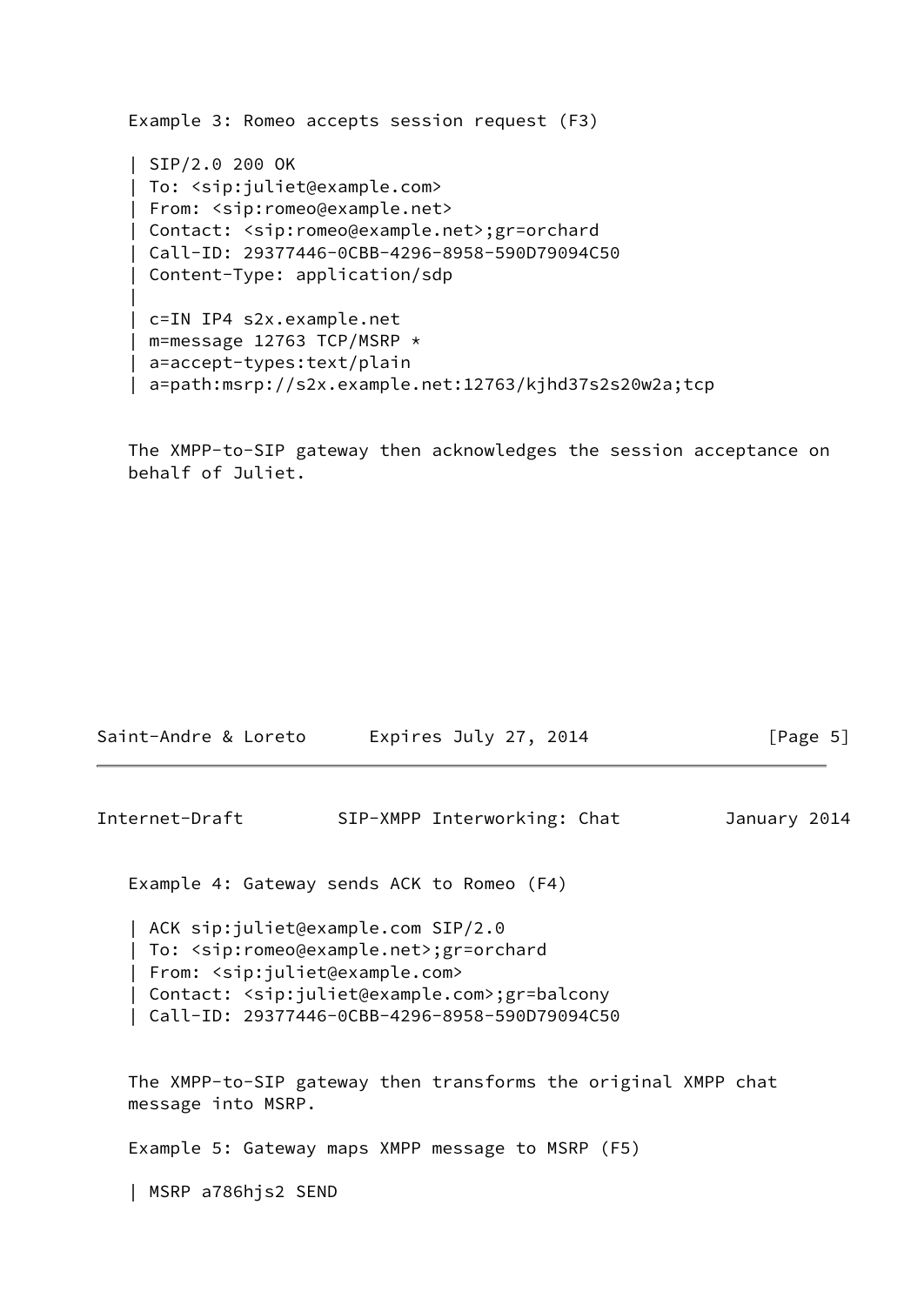```
 | From-Path: msrp://x2s.example.com:7654/jshA7weztas;tcp
    | To-Path: msrp://s2x.example.net:12763/kjhd37s2s20w2a;tcp
    | Message-ID: 54C6F4F1-A39C-47D6-8718-FA65B3D0414A
    | Byte-Range: 1-25/25
    | Content-Type: text/plain
 |
   | Art thou not Romeo, and a Montague?
     | -------a786hjs2$
   Romeo can then send a reply using his MSRP client.
   Example 6: Romeo sends reply (F6)
    | MSRP di2fs53v SEND
    | To-Path: msrp://x2s.example.com:7654/jshA7weztas;tcp
    | From-Path: msrp://s2x.example.net:12763/kjhd37s2s20w2a;tcp
    | Message-ID: 6480C096-937A-46E7-BF9D-1353706B60AA
    | Byte-Range: 1-25/25
    | Failure-Report: no
    | Content-Type: text/plain
 |
   Neither, fair saint, if either thee dislike.
     | -------di2fs53v$
   The SIP-to-XMPP gateway would then transform that message into
    appropriate XMPP syntax for routing to the intended recipient.
   Example 7: Gateway maps MSRP message to XMPP (F7)
Saint-Andre & Loreto Expires July 27, 2014 [Page 6]
Internet-Draft SIP-XMPP Interworking: Chat January 2014
```

```
 | <message from='romeo@example.net/orchard'
           | to='juliet@example.com/balcony'
           | id='di2fs53v'
           | type='chat'>
   | <thread>29377446-0CBB-4296-8958-590D79094C50</thread>
   | <body>Neither, fair saint, if either thee dislike.</body>
 | </message>
```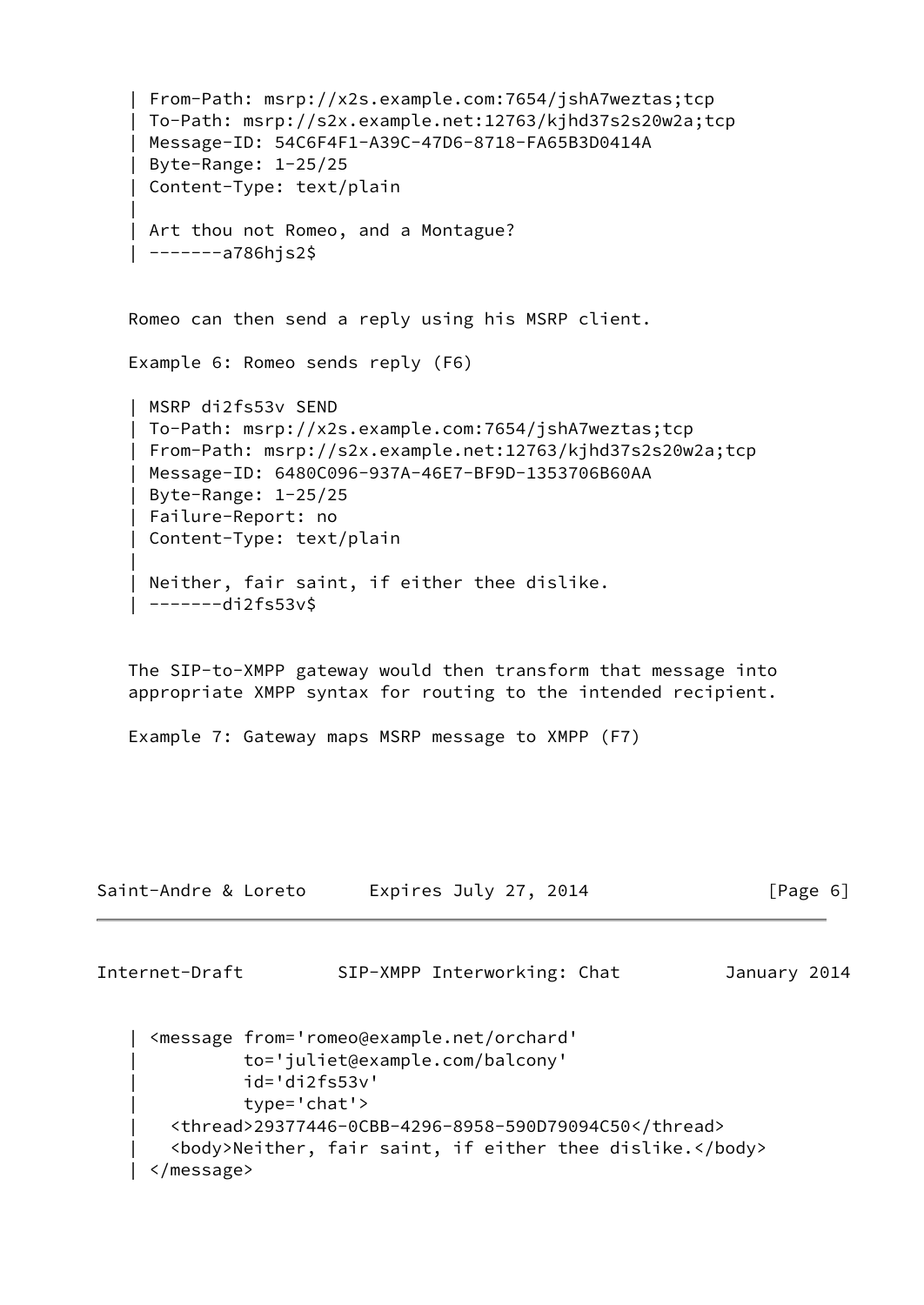When the MSRP user wishes to end the chat session, the user's MSRP client sends a SIP BYE.

Example 8: Romeo terminates chat session (F8)

```
 | BYE juliet@example.com sip: SIP/2.0
 | From: <sip:romeo@example.net>;tag=087js
 | To: <sip:juliet@example.com>;tag=786
 | Call-ID: 29377446-0CBB-4296-8958-590D79094C50
 | Cseq: 1 BYE
 | Content-Length: 0
```
The BYE is then acknowledged by the XMPP-to-SIP gateway.

Example 9: Gateway acknowledges termination (F9)

 | SIP/2.0 200 OK | From: <sip:juliet@example.com>;tag=786 | To: <sip:romeo@example.net>;tag=087js | Call-ID: 29377446-0CBB-4296-8958-590D79094C50 | CSeq: 1 BYE | Content-Length: 0

## <span id="page-7-0"></span>[4](#page-7-0). MSRP to XMPP

 When an MSRP client sends messages through a gateway to an XMPP client, the order of events is as follows.

| SIP User            | GW | XMPP User |
|---------------------|----|-----------|
|                     |    |           |
| $ (F1)(SIP)$ INVITE |    |           |
|                     |    |           |
| (F2)(SIP) 200 OK    |    |           |
|                     |    |           |
| $ (F3)(SIP)$ ACK    |    |           |
|                     |    |           |
| (F4)(MSRP) SEND     |    |           |

|  | Saint-Andre & Loreto | Expires July 27, 2014 | [Page 7] |
|--|----------------------|-----------------------|----------|
|--|----------------------|-----------------------|----------|

| Internet-Draft | SIP-XMPP Interworking: Chat | January 2014 |  |
|----------------|-----------------------------|--------------|--|
|                |                             |              |  |

|------------------------>| |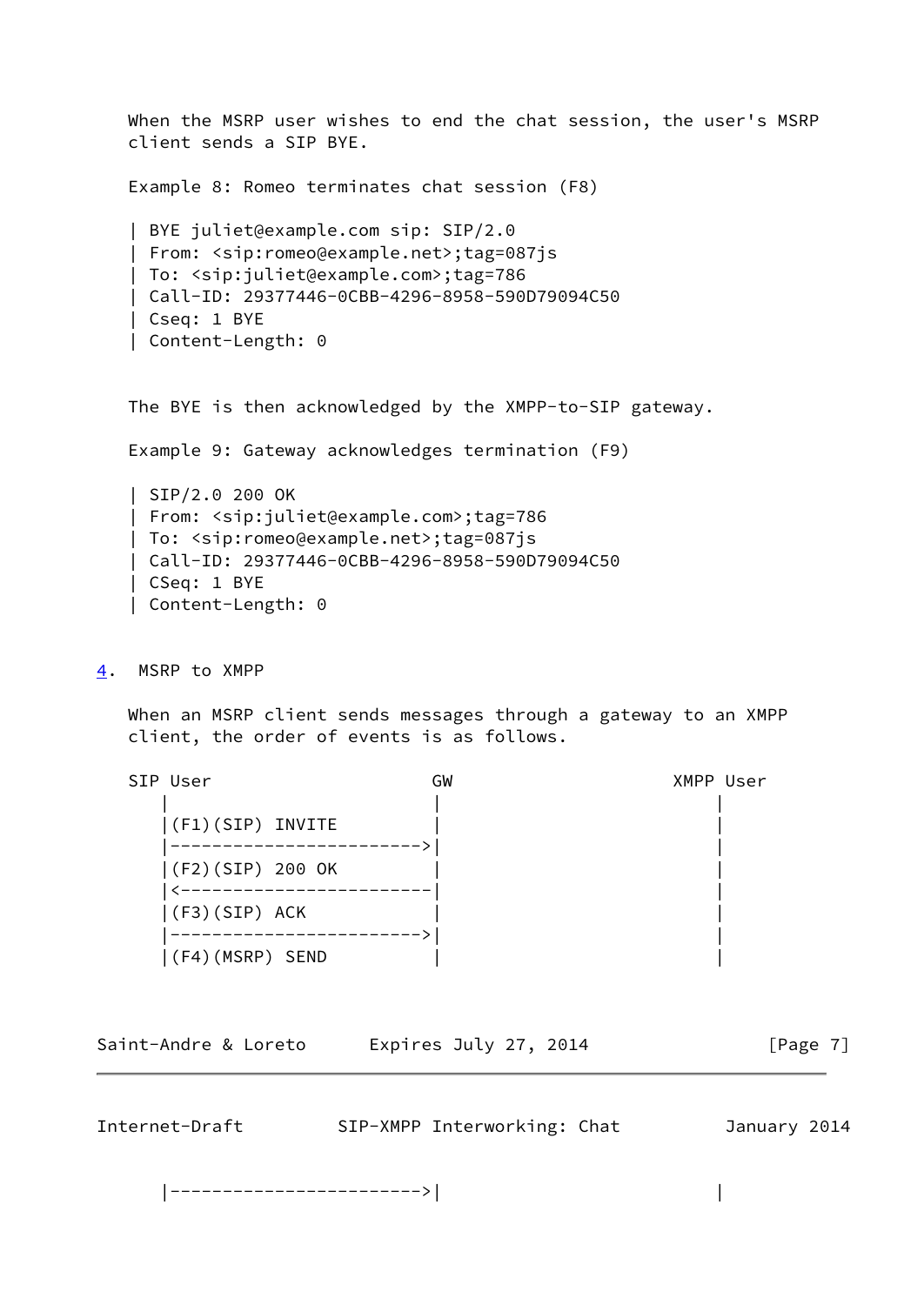

 The mapping of SIP syntax to XMPP syntax SHOULD be as shown in the following table. (Mappings for several aspects not mentioned here are specified in  $[I-D.iett-stox-im]$ .)

Table 2: Message syntax mapping from SIP to XMPP

|                        | SIP Header or Contents   XMPP Element or Attribute |
|------------------------|----------------------------------------------------|
| Call-ID                | <thread></thread>                                  |
| transaction identifier | l id                                               |

 The protocol flow begins when Romeo starts a chat session with Juliet.

Example 10: Romeo starts chat session (F1)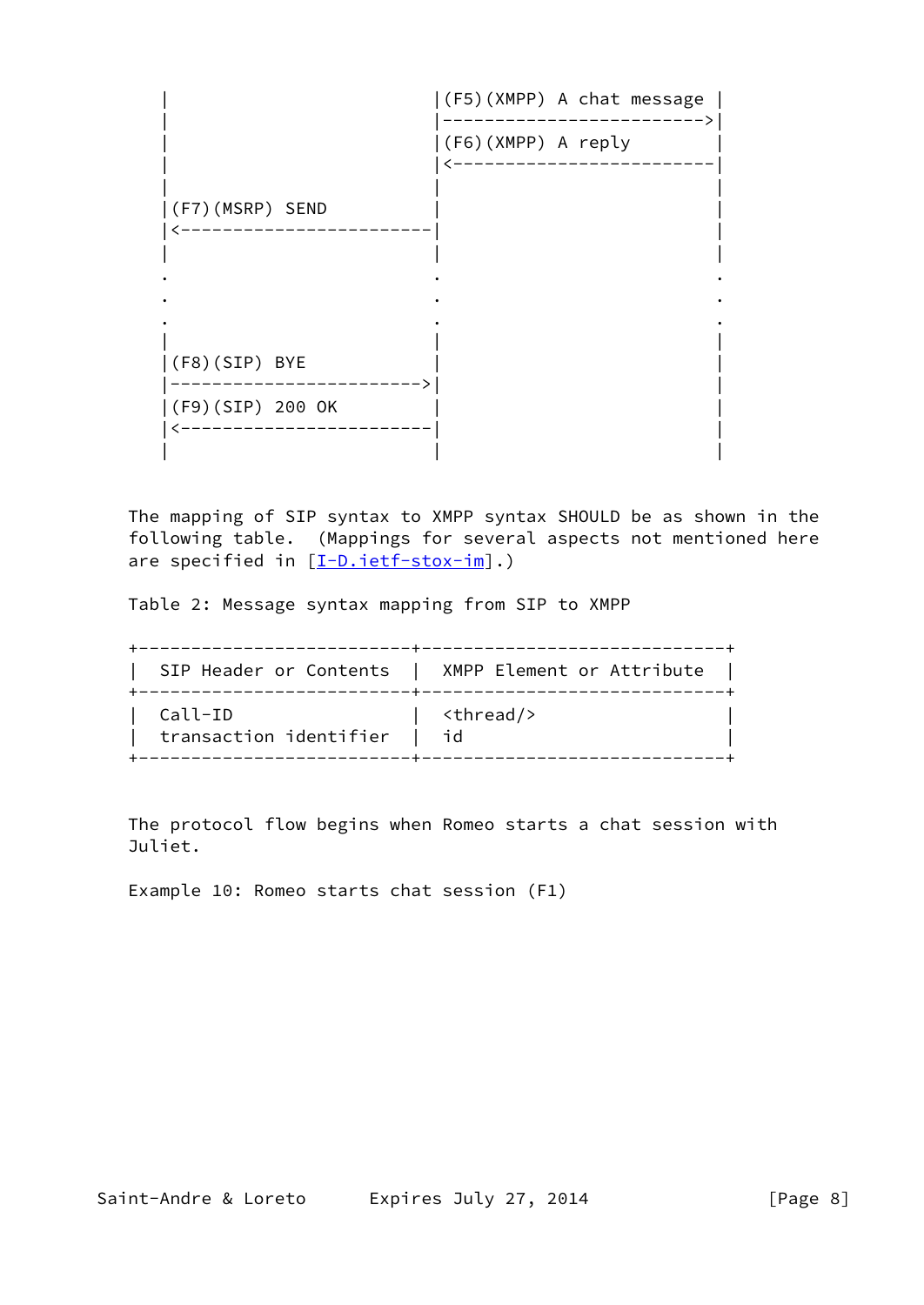```
 | INVITE sip:juliet@example.com SIP/2.0
 | To: <sip:juliet@example.com>
 | From: <sip:romeo@example.net>
 | Contact: <sip:romeo@example.net>;gr=orchard
 | Subject: Open chat with Romeo?
 | Call-ID: F6989A8C-DE8A-4E21-8E07-F0898304796F
 | Content-Type: application/sdp
 | c=IN IP4 s2x.example.net
 | m=message 7313 TCP/MSRP *
 | a=accept-types:text/plain
```
|

| a=path:msrp://s2x.example.net:7313/ansp71weztas;tcp

 Upon receiving the INVITE, the SIP (MSRP) server needs to determine the identity of the domain portion of the Request-URI or To header, which it does by following the procedures explained in Section 5 of [\[I-D.ietf-stox-core\]](#page-16-2). Here we assume that the SIP server has determined that the domain is serviced by an XMPP server, that it contains or has available to it a SIP-to-XMPP gateway or connection manager (which enables it to speak natively to XMPP servers), and that it hands off the message to the gateway.

Example 11: Gateway accepts session on Juliet's behalf (F2)

```
 | SIP/2.0 200 OK
    | To: <sip:romeo@example.net>;gr=orchard
    | From: <sip:juliet@example.com>
    | Contact: <sip:juliet@example.com>;gr=balcony
    | Call-ID: F6989A8C-DE8A-4E21-8E07-F0898304796F
    | Content-Type: application/sdp
 |
    | c=IN IP4 x2s.example.com
    | m=message 8763 TCP/MSRP *
```
| a=path:msrp://x2s.example.com:8763/lkjh37s2s20w2a;tcp

Example 12: Romeo sends ACK (F3)

| a=accept-types:text/plain

```
 | ACK sip:juliet@example.com SIP/2.0
 | To: <sip:juliet@example.com>;gr=balcony
 | From: <sip:romeo@example.net>
 | Contact: <sip:romeo@example.net>;gr=orchard
 | Call-ID: F6989A8C-DE8A-4E21-8E07-F0898304796F
```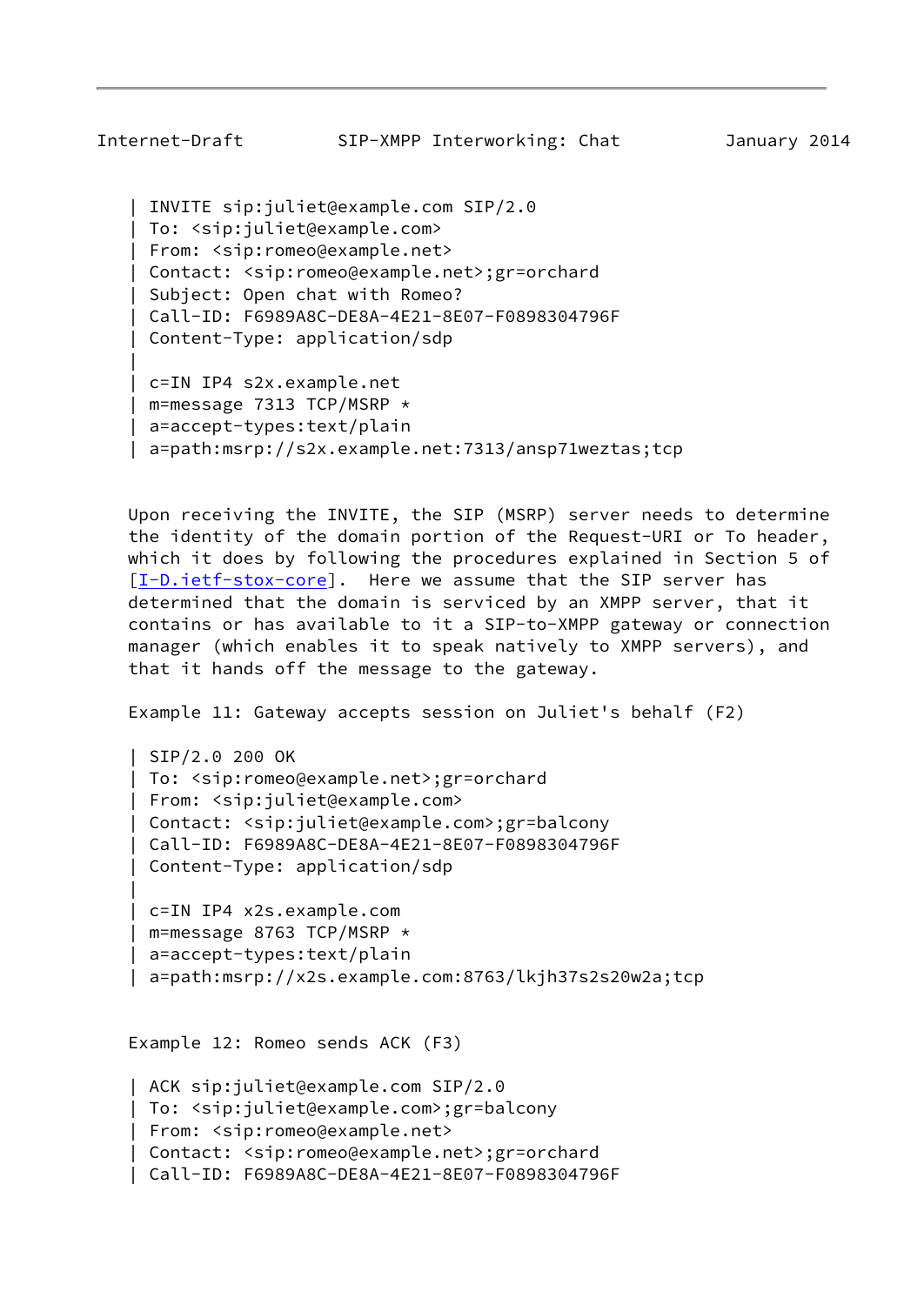```
 Example 13: Romeo sends message (F4)
    | MSRP ad49kswow SEND
    | To-Path: msrp://x2s.example.com:8763/lkjh37s2s20w2a;tcp
    | From-Path: msrp://s2x.example.net:7313/ansp71weztas;tcp
    | Message-ID: 676FDB92-7852-443A-8005-2A1B9FE44F4E
    | Byte-Range: 1-32/32
    | Failure-Report: no
    | Content-Type: text/plain
 |
    | I take thee at thy word ...
    | -------ad49kswow$
    Example 14: SIP-XMPP gateway maps MSRP message to XMPP (F5)
      | <message from='romeo@example.net'
               | to='juliet@example.com'
               | id='ad49kswow'
               | type='chat'>
        | <thread>F6989A8C-DE8A-4E21-8E07-F0898304796F</thread>
        | <body>I take thee at thy word ...</body>
     | </message>
   Example 15: Juliet sends reply (F6)
```

```
 | <message from='juliet@example.com'
           | to='romeo@example.net'
           | id='ms53b7z9'
           | type='chat'>
   | <thread>29377446-0CBB-4296-8958-590D79094C50</thread>
   | <body>What man art thou ...?</body>
 | </message>
```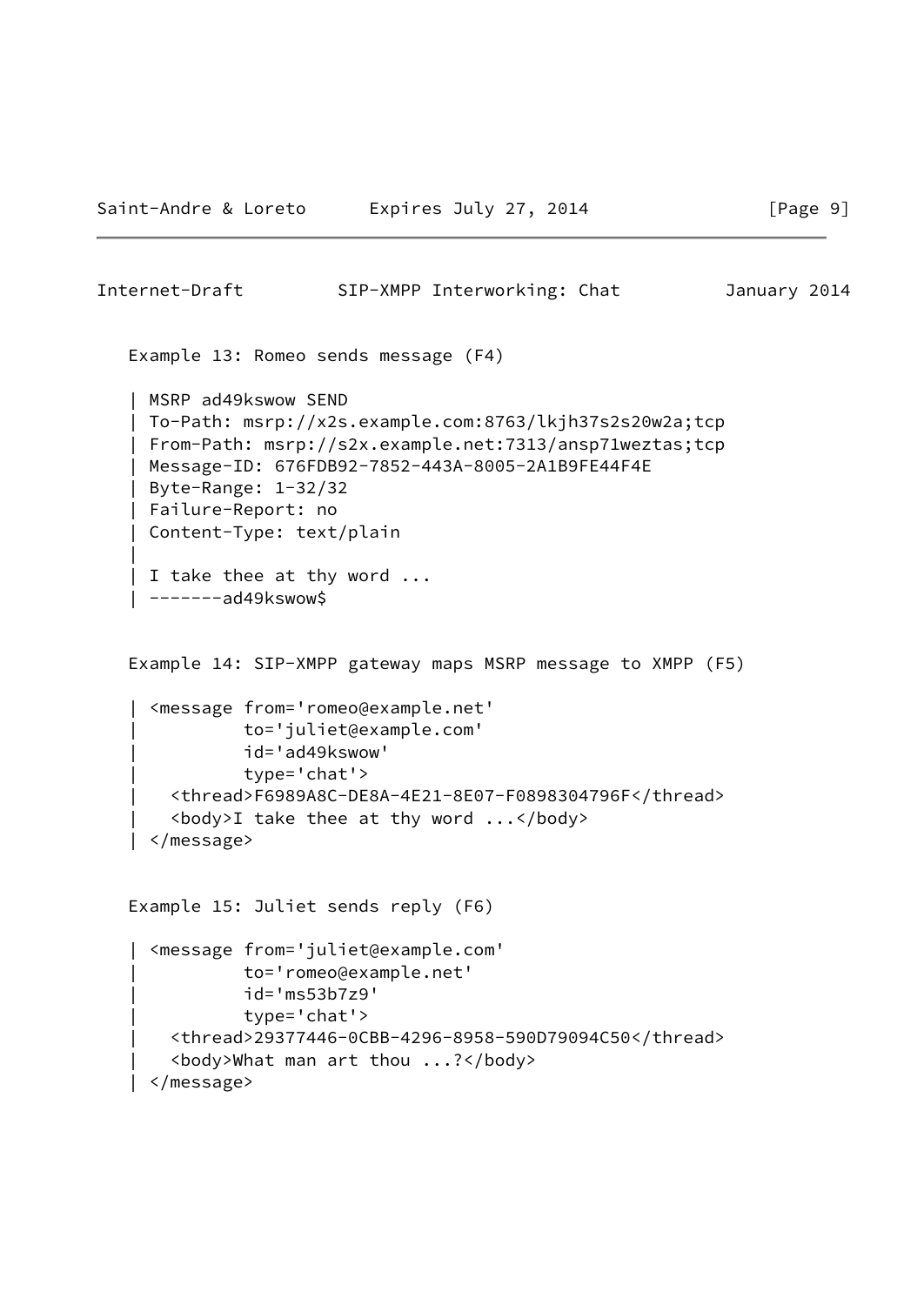Saint-Andre & Loreto Expires July 27, 2014 [Page 10]

<span id="page-11-0"></span>Internet-Draft SIP-XMPP Interworking: Chat January 2014 Example 16: Gateway maps XMPP message to MSRP (F7) | MSRP ms53b7z9 SEND | To-Path: msrp://s2x.example.net:7313/jshA7weztas;tcp | From-Path: msrp://x2s.example.com:8763/lkjh37s2s20w2a;tcp | Message-ID: 17EBA17B-94C0-463B-AD84-DE405C4C9D41 | Byte-Range: 1-25/25 | Failure-Report: no | Content-Type: text/plain | | What man art thou ...?  $|$  -------ms53b7z9\$ Example 17: Romeo terminates chat session (F8) | BYE juliet@example.com sip: SIP/2.0 | To: <sip:juliet@example.com>;gr=balcony | From: <sip:romeo@example.net> | Contact: <sip:romeo@example.net>;gr=orchard | Call-ID: F6989A8C-DE8A-4E21-8E07-F0898304796F | Cseq: 1 BYE | Content-Length: 0 Example 18: Gateway acknowledges termination of session on behalf of Juliet (F9) | SIP/2.0 200 OK | To: <sip:juliet@example.com>;gr=balcony

```
 | From: <sip:romeo@example.net>
 | Contact: <sip:romeo@example.net>;gr=orchard
```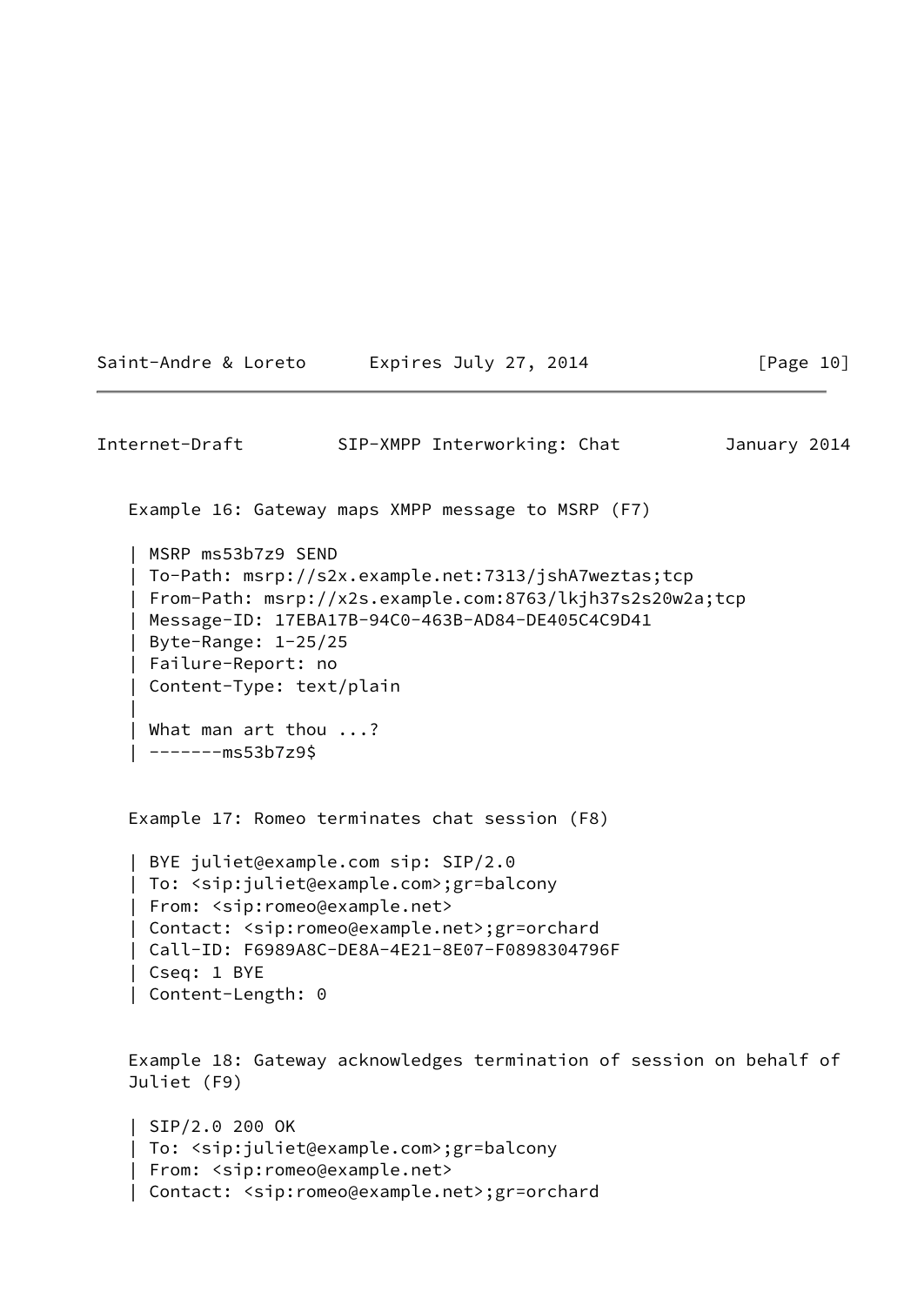| Call-ID: F6989A8C-DE8A-4E21-8E07-F0898304796F | CSeq: 1 BYE

## <span id="page-12-0"></span>[5](#page-12-0). Composing Events

 Both XMPP and MSRP enable a client to receive notifications when a person's conversation partner is composing an instant message within the context of a chat session.

For XMPP, the Chat State Notifications specification [\[XEP-0085](#page-17-3)] defines five states: active, inactive, gone, composing, and paused. Some of these states are related to the act of message composition (composing, paused), whereas others are related to the sender's involvement with the chat session (active, inactive, gone).

| Saint-Andre & Loreto | Expires July 27, 2014 | [Page 11] |
|----------------------|-----------------------|-----------|
|                      |                       |           |

| Internet-Draft |  | SIP-XMPP Interworking: Chat | January 2014 |  |
|----------------|--|-----------------------------|--------------|--|
|----------------|--|-----------------------------|--------------|--|

 For MSRP (and SIP/SIMPLE in general), the Indication of Message Composition for Instant Messaging specification [\[RFC3994](https://datatracker.ietf.org/doc/pdf/rfc3994)] defines two states: idle and active. Here the idle state indicates that the sender is not actively composing a message, and the active state indicates that the sender is indeed actively composing a message (the sending client simply toggles between the two states, changing to active if the user is actively composing a message and changing to idle if the user is no longer actively composing a message).

 Because the XEP-0085 states can represent information that is not captured in [RFC 3994,](https://datatracker.ietf.org/doc/pdf/rfc3994) gateways can either (a) map only the composing related states or (b) map all the XEP-0085 states.

The following mappings are suggested.

Table 3: Mapping of SIP/SIMPLE isComposing events to XMPP chat states

| isComposing Event   Chat State |           |
|--------------------------------|-----------|
| active                         | composing |
| idle                           | active    |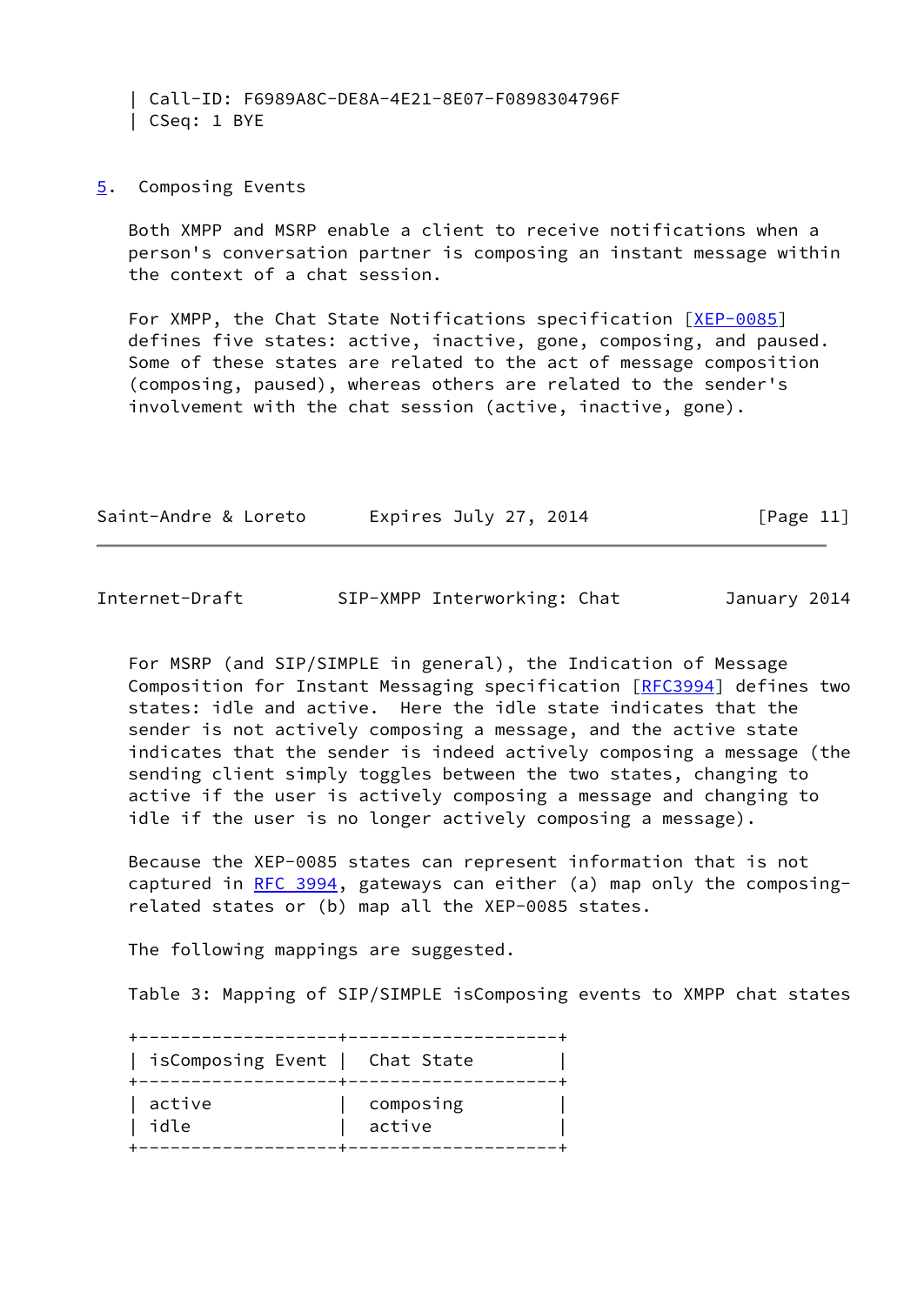Table 4: Mapping of XMPP chat states to SIP/SIMPLE isComposing events

| Chat State | isComposing Event |
|------------|-------------------|
| active     | idle              |
| inactive   | idle              |
| gone       | [none, see note]  |
| composing  | active            |
| paused     | idle              |

 Although there is no direct mapping for the "gone" chat state (which is not to be confused with the <gone/> stanza error condition defined in [[RFC6120\]](https://datatracker.ietf.org/doc/pdf/rfc6120)) to an isComposing event, receipt of the "gone" state can be used as a trigger for terminating the formal chat session within MSRP, i.e., for sending a SIP BYE for the session from the XMPP-SIP gateway to the SIP user. The following examples illustrate this indirect mapping.

Example 19: Juliet sends gone chat state

| Saint-Andre & Loreto | Expires July 27, 2014 | [Page 12] |
|----------------------|-----------------------|-----------|
|----------------------|-----------------------|-----------|

<span id="page-13-0"></span>Internet-Draft SIP-XMPP Interworking: Chat January 2014

```
 | <message from='juliet@example.com'
           | id='nx62f197'
           | to='romeo@example.net'
           | type='chat'>
   | <thread>29377446-0CBB-4296-8958-590D79094C50</thread>
   | <gone xmlns='http://jabber.org/protocol/chatstates'/>
 | </message>
```
Example 20: XMPP-SIP gateway maps gone chat state to SIP BYE

```
 | BYE romeo@example.net sip: SIP/2.0
 | From: <sip:juliet@example.com>;tag=786
 | To: <sip:romeo@example.net>;tag=087js
 | Call-ID: 29377446-0CBB-4296-8958-590D79094C50
 | Cseq: 1 BYE
 | Content-Length: 0
```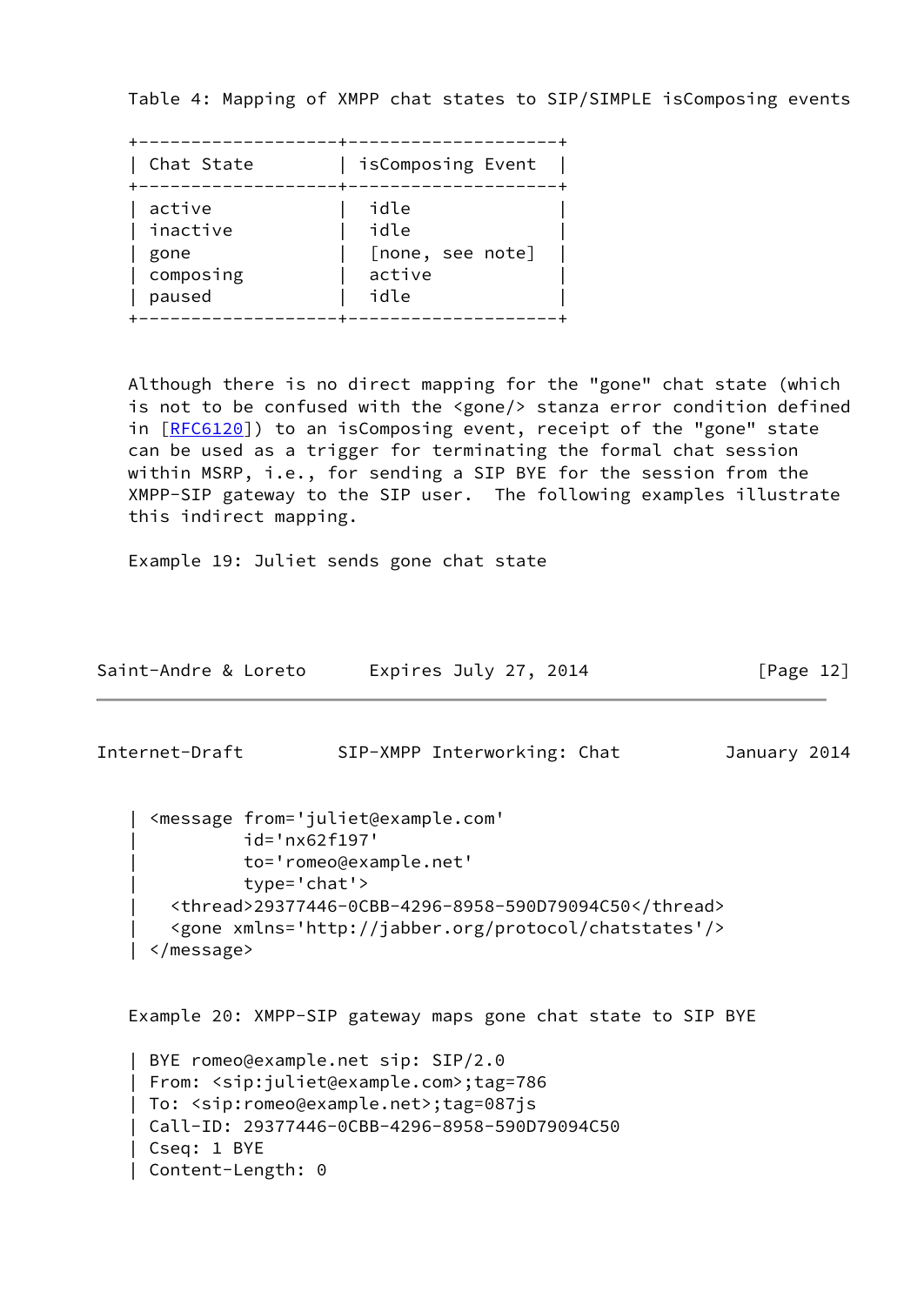### <span id="page-14-0"></span>[6](#page-14-0). Delivery Reports

 Both XMPP and MSRP enable a client to receive notifications when a message has been received by the intended recipient.

 For XMPP, the Message Receipts specification [\[XEP-0184](#page-17-4)] defines a method and XML namespace for requesting and returning indications that a message has been received by a client controlled by the intended recipient.

 For MSRP, a native reporting feature is included, in the form of REPORT chunks (see Sections  $7.1.2$  and  $7.1.3$  of  $[REC4975]$ ).

Examples follow.

|

 First, the XMPP user sends a message containing a request for delivery notification.

Example 21: Juliet sends XMPP message with receipt request

 | <message from='juliet@example.com' | id='bf9m36d5' | to='romeo@example.net' | type='chat'> | <thread>29377446-0CBB-4296-8958-590D79094C50</thread> | <body>What man art thou ...?</body> | <request xmlns='urn:xmpp:receipts'/> | </message>

Saint-Andre & Loreto Expires July 27, 2014 [Page 13]

<span id="page-14-1"></span>Internet-Draft SIP-XMPP Interworking: Chat January 2014

Example 22: Gateway maps XMPP message to MSRP

 | MSRP bf9m36d5 SEND | To-Path: msrp://s2x.example.net:7313/jshA7weztas;tcp | From-Path: msrp://x2s.example.com:8763/lkjh37s2s20w2a;tcp | Message-ID: 6187CF9B-317A-41DA-BB6A-5E48A9C794EF | Byte-Range: 1-25/25 | Success-Report: yes | Failure-Report: no | Content-Type: text/plain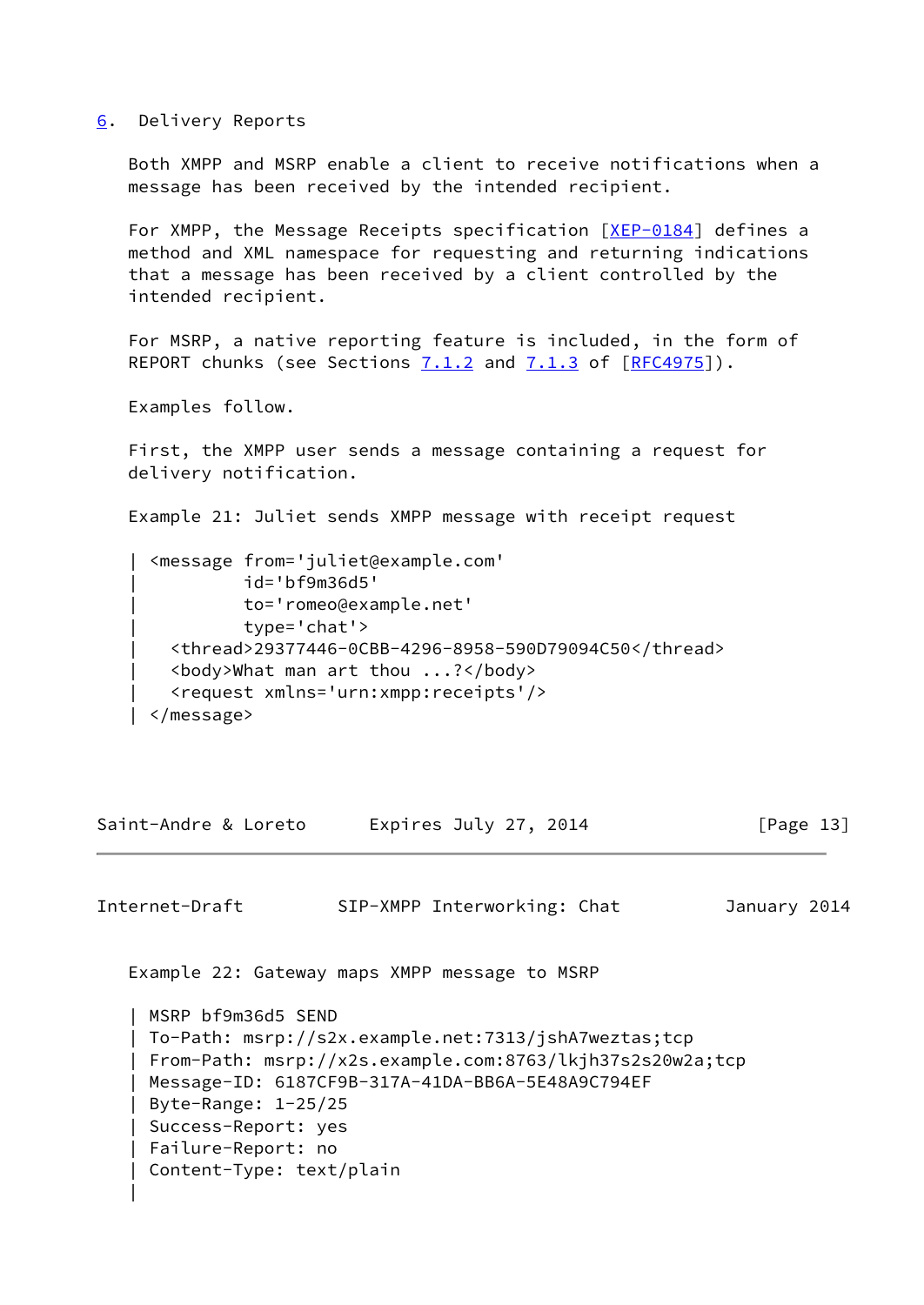```
 | What man art thou ...?
 | -------bf9m36d5$
 Next, the recipient returns a report.
 Example 23: Romeo returns MSRP receipt
 | MSRP hx74g336 REPORT
 | To-Path: msrp://x2s.example.com:8763/lkjh37s2s20w2a;tcp
 | From-Path: msrp://s2x.example.net:7313/jshA7weztas;tcp
 | Message-ID: 6187CF9B-317A-41DA-BB6A-5E48A9C794EF
 | Byte-Range: 1-106/106
 | Status: 000 200 OK
| -------hx74g336$
 Example 24: SIP-XMPP gateway maps receipt to XMPP
   | <message from='romeo@example.net'
            | id='hx74g336'
            | to='juliet@example.com'>
     | <received xmlns='urn:xmpp:receipts' id='87652491'/>
```
- | </message>
- <span id="page-15-0"></span>[7](#page-15-0). Internationalization Considerations

 Relevant discussion of internationalized text in messages can be found in [\[I-D.ietf-stox-im](#page-17-2)].

| Saint-Andre & Loreto | Expires July 27, 2014 | [Page 14] |
|----------------------|-----------------------|-----------|
|                      |                       |           |

<span id="page-15-2"></span>

| Internet-Draft |  | SIP-XMPP Interworking: Chat | January 2014 |  |
|----------------|--|-----------------------------|--------------|--|
|----------------|--|-----------------------------|--------------|--|

<span id="page-15-1"></span>[8](#page-15-1). IANA Considerations

This document requests no actions of IANA.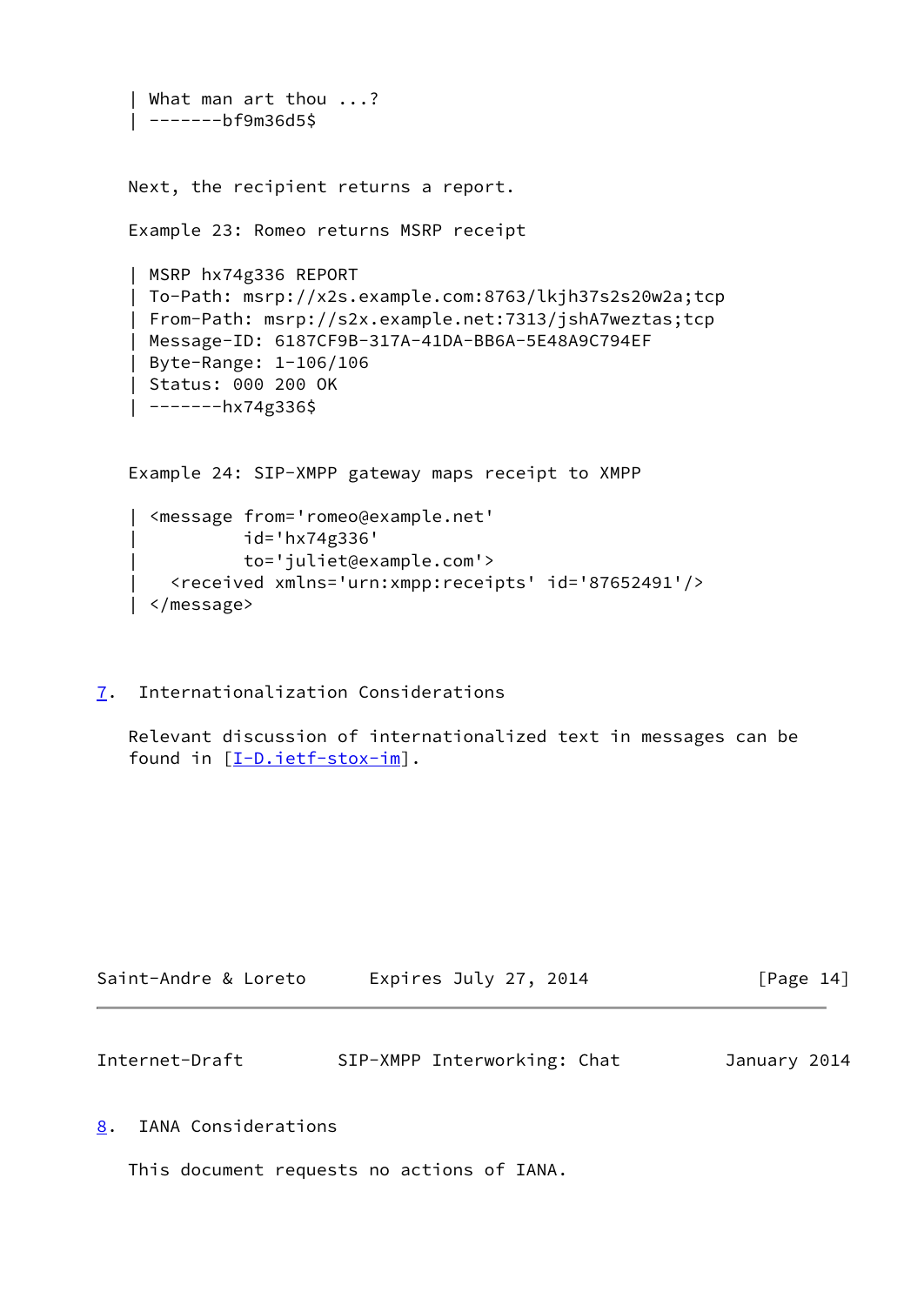# <span id="page-16-0"></span>[9](#page-16-0). Security Considerations

 Detailed security considerations for instant messaging protocols are given in [\[RFC2779](https://datatracker.ietf.org/doc/pdf/rfc2779)], for MSRP chat in [\[RFC4975](https://datatracker.ietf.org/doc/pdf/rfc4975)] (see also [\[RFC3261](https://datatracker.ietf.org/doc/pdf/rfc3261)] when SIP is used to negotiate MSRP sessions), and for XMPP-based instant messaging in [\[RFC6121](https://datatracker.ietf.org/doc/pdf/rfc6121)] (see also [\[RFC6120](https://datatracker.ietf.org/doc/pdf/rfc6120)]). The security considerations provided in [[I-D.ietf-stox-core\]](#page-16-2) also apply.

 This document specifies methods for exchanging instant messages through a gateway that translates between SIP/MSRP and XMPP. Such a gateway MUST be compliant with the minimum security requirements of the textual chat protocols for which it translates (i.e., MSRP and XMPP). The addition of gateways to the security model of instant messaging specified in [\[RFC2779](https://datatracker.ietf.org/doc/pdf/rfc2779)] introduces some new risks. In particular, end-to-end security properties (especially confidentiality and integrity) between instant messaging clients that interface through an MSRP-XMPP gateway can be provided only if common formats are supported. Specification of those common formats is out of scope for this document, although it is suggested to use [\[RFC3862](https://datatracker.ietf.org/doc/pdf/rfc3862)] for instant messages.

## <span id="page-16-1"></span>[10.](#page-16-1) References

- <span id="page-16-3"></span><span id="page-16-2"></span>[10.1](#page-16-3). Normative References
	- [I-D.ietf-stox-core]

 Saint-Andre, P., Houri, A., and J. Hildebrand, "Interworking between the Session Initiation Protocol (SIP) and the Extensible Messaging and Presence Protocol (XMPP): Core", [draft-ietf-stox-core-09](https://datatracker.ietf.org/doc/pdf/draft-ietf-stox-core-09) (work in progress), December 2013.

- [RFC2119] Bradner, S., "Key words for use in RFCs to Indicate Requirement Levels", [BCP 14](https://datatracker.ietf.org/doc/pdf/bcp14), [RFC 2119](https://datatracker.ietf.org/doc/pdf/rfc2119), March 1997.
- [RFC3261] Rosenberg, J., Schulzrinne, H., Camarillo, G., Johnston, A., Peterson, J., Sparks, R., Handley, M., and E. Schooler, "SIP: Session Initiation Protocol", [RFC 3261](https://datatracker.ietf.org/doc/pdf/rfc3261), June 2002.
- [RFC3862] Klyne, G. and D. Atkins, "Common Presence and Instant Messaging (CPIM): Message Format", [RFC 3862](https://datatracker.ietf.org/doc/pdf/rfc3862), August 2004.

| Saint-Andre & Loreto | Expires July 27, 2014 | [Page 15] |
|----------------------|-----------------------|-----------|
|----------------------|-----------------------|-----------|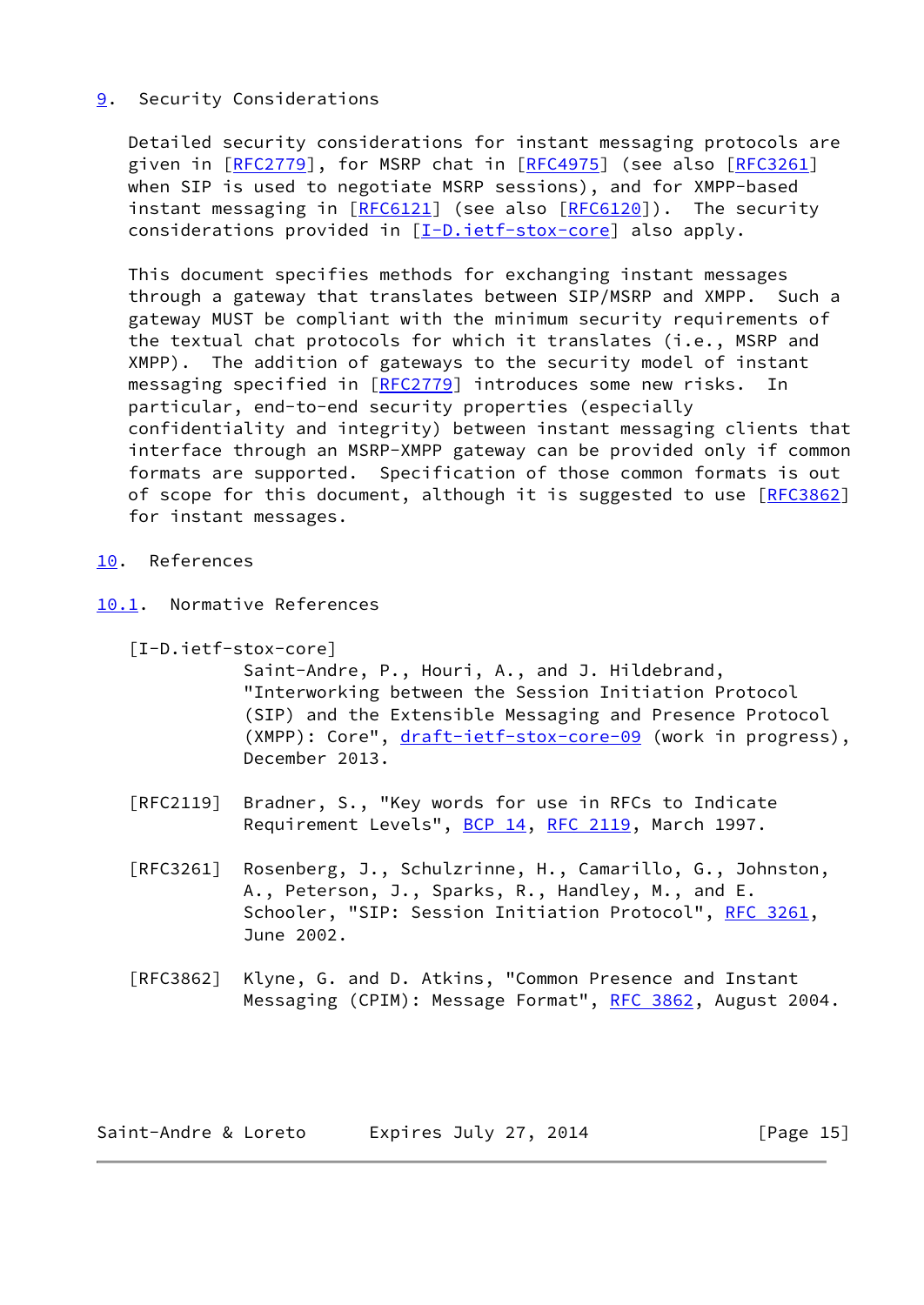<span id="page-17-1"></span>

- [RFC3994] Schulzrinne, H., "Indication of Message Composition for Instant Messaging", [RFC 3994,](https://datatracker.ietf.org/doc/pdf/rfc3994) January 2005.
- [RFC4975] Campbell, B., Mahy, R., and C. Jennings, "The Message Session Relay Protocol (MSRP)", [RFC 4975,](https://datatracker.ietf.org/doc/pdf/rfc4975) September 2007.
- [RFC6120] Saint-Andre, P., "Extensible Messaging and Presence Protocol (XMPP): Core", [RFC 6120,](https://datatracker.ietf.org/doc/pdf/rfc6120) March 2011.
- [RFC6121] Saint-Andre, P., "Extensible Messaging and Presence Protocol (XMPP): Instant Messaging and Presence", [RFC](https://datatracker.ietf.org/doc/pdf/rfc6121) [6121,](https://datatracker.ietf.org/doc/pdf/rfc6121) March 2011.

#### <span id="page-17-3"></span>[XEP-0085]

 Saint-Andre, P. and D. Smith, "Chat State Notifications", XSF XEP 0085, September 2009.

### <span id="page-17-4"></span>[XEP-0184]

 Saint-Andre, P. and J. Hildebrand, "Message Delivery Receipts", XSF XEP 0184, March 2011.

<span id="page-17-5"></span>[10.2](#page-17-5). Informative References

<span id="page-17-2"></span>[I-D.ietf-stox-im]

 Saint-Andre, P., Houri, A., and J. Hildebrand, "Interworking between the Session Initiation Protocol (SIP) and the Extensible Messaging and Presence Protocol (XMPP): Instant Messaging", [draft-ietf-stox-im-06](https://datatracker.ietf.org/doc/pdf/draft-ietf-stox-im-06) (work in progress), December 2013.

 [RFC2779] Day, M., Aggarwal, S., and J. Vincent, "Instant Messaging / Presence Protocol Requirements", [RFC 2779](https://datatracker.ietf.org/doc/pdf/rfc2779), February 2000.

<span id="page-17-0"></span>[Appendix A.](#page-17-0) Acknowledgements

 Special thanks to Eddy Gavita and Nazin Hossain for their co authorship of an early version of this document.

 Thanks to Mary Barnes, Adrian Georgescu, Philipp Hancke, Saul Ibarra Corretge, and Tory Patnoe for their feedback.

 The authors gratefully acknowledge the assistance of Markus Isomaki and Yana Stamcheva as the working group chairs and Gonzalo Camarillo as the sponsoring Area Director.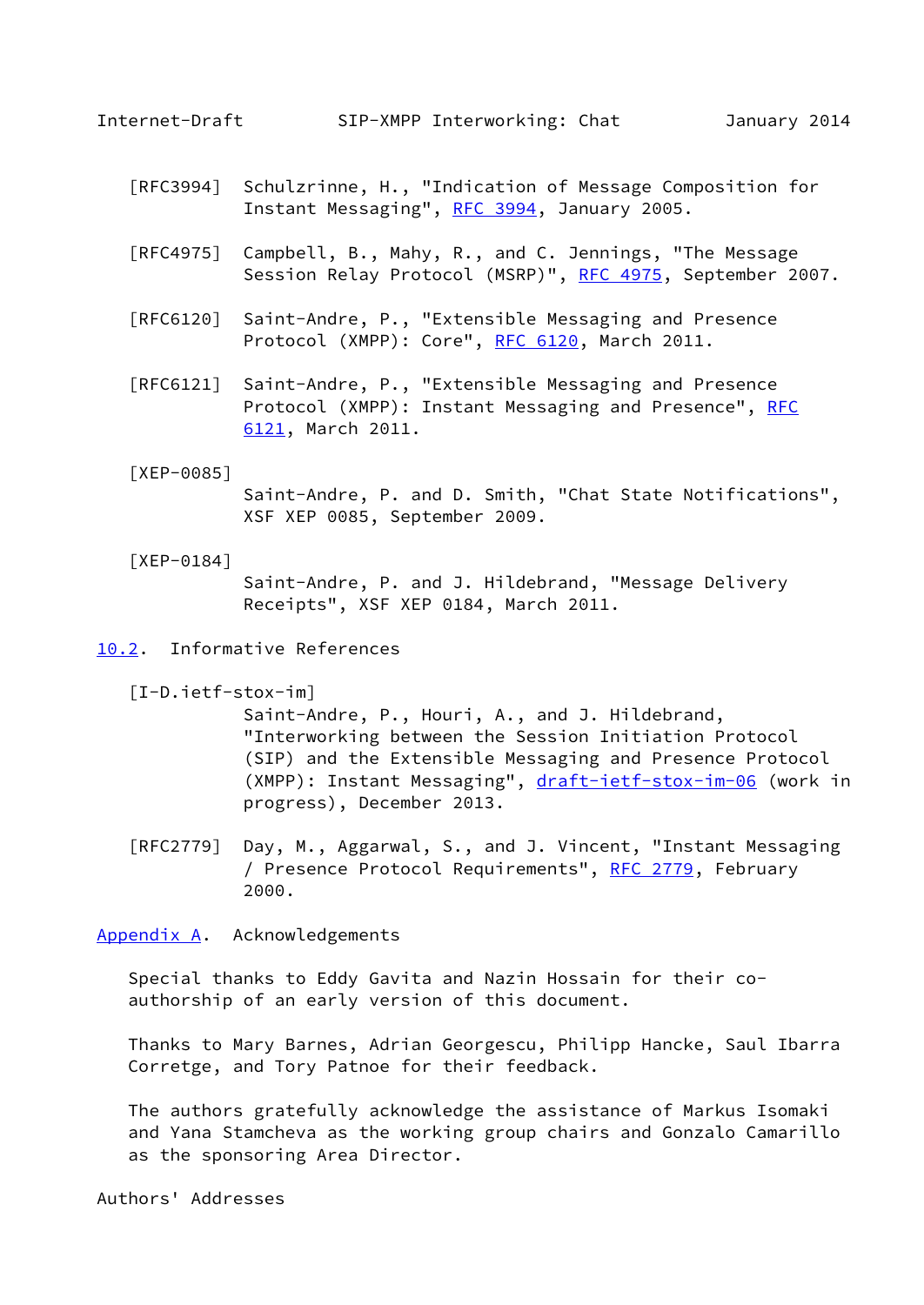Peter Saint-Andre

Email: ietf@stpeter.im

 Salvatore Loreto Ericsson Hirsalantie 11 Jorvas 02420 Finland

Email: Salvatore.Loreto@ericsson.com